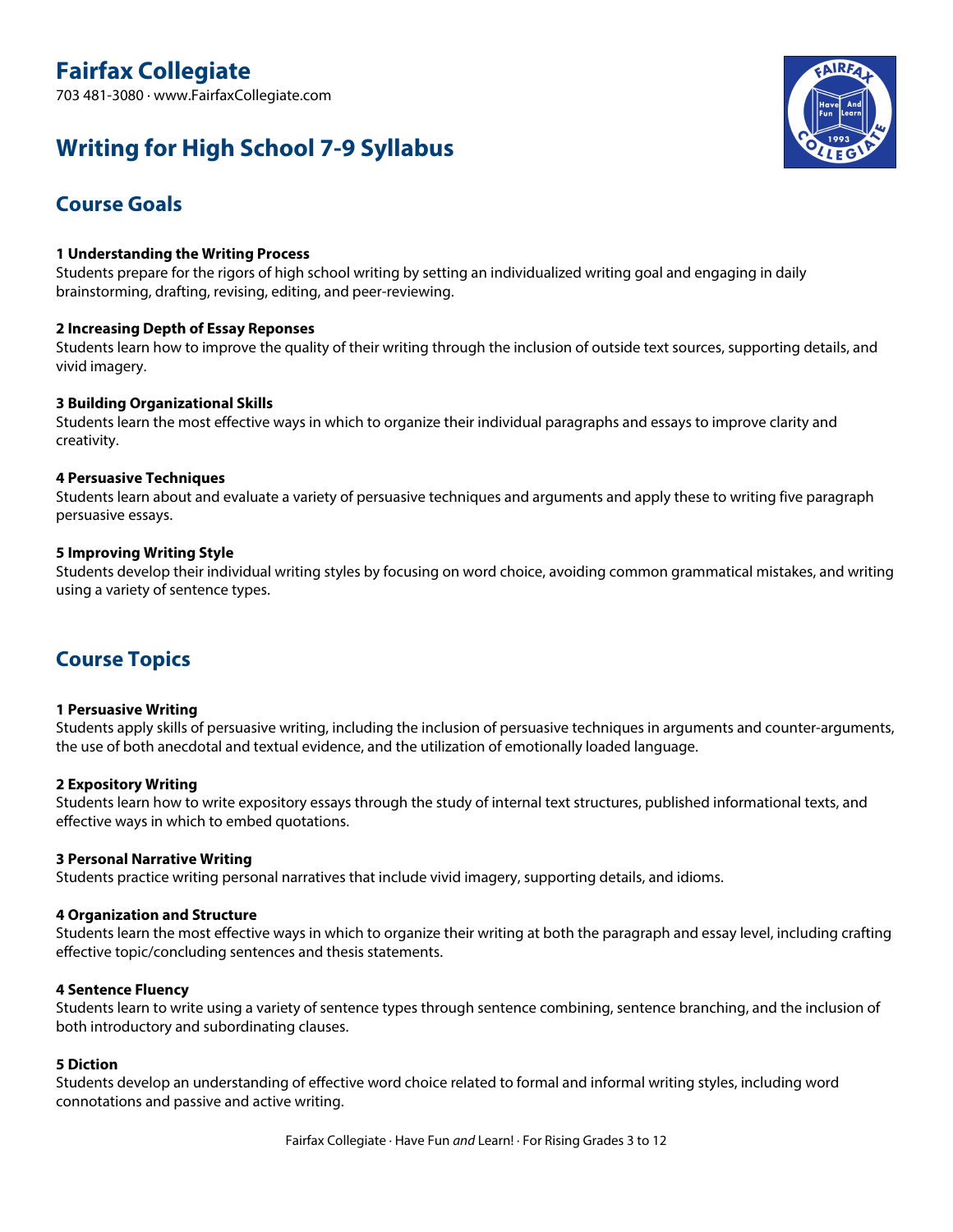## **7 Grammar Skills**

Students learn about and apply various grammar skills to their writing, including parallel writing structure, subject-verb agreement, proper apostrophe usage, and comma placement.

## **Course Schedule**

#### **Day 1**

#### **Ice Breaker: Last Man Standing**

Students get to know each other while also sharing something unique about themselves.

#### **Classroom Expectations/Rules**

Students learn the Fairfax Collegiate rules as well as rules designed for this writing class.

#### **Introductory Discussion About Writing**

Students work with others to discuss the writing process.

#### **Writing Pre-Assessment**

Students write an essay with little to no guidance that will serve as a writing pre-assessment.

#### **Pre-Assessment Essay Workshop**

Students analyze their pre-assessment writing in order to create a writing goal for themselves.

## **Day 2**

#### **Whole Class Discussion of Prompts**

Students discuss writing prompts and then receive a handout explaining how to break down an individual prompt with practice exercises.

#### **Brainstorming Discussion**

Students discuss brainstorming methods. The students then practice creative brainstorming both alone and with a partner and in groups.

## **Essay and Paragraph Organization**

Students discuss overall essay structure as well as individual paragraph structure. Students practice identifying paragraph parts and putting sentences in the proper order.

#### **Introduction to Persuasive Writing: Discussion**

Students discuss persuasive writing and persuasive techniques that can be used in writing.

#### **Persuasive Essay #1**

Students write their first persuasive essay, focusing on essay and paragraph structure as well as the inclusion of persuasive techniques learned.

#### **Persuasive Essay 1: Revision**

Students work with a partner to analyze their own essay as well as their partner's essay, focusing on essay/paragraph structure and the inclusion of persuasive techniques.

## **Day 3**

#### **Introduction to Thesis Statements**

Students work to identify and write effective thesis statements.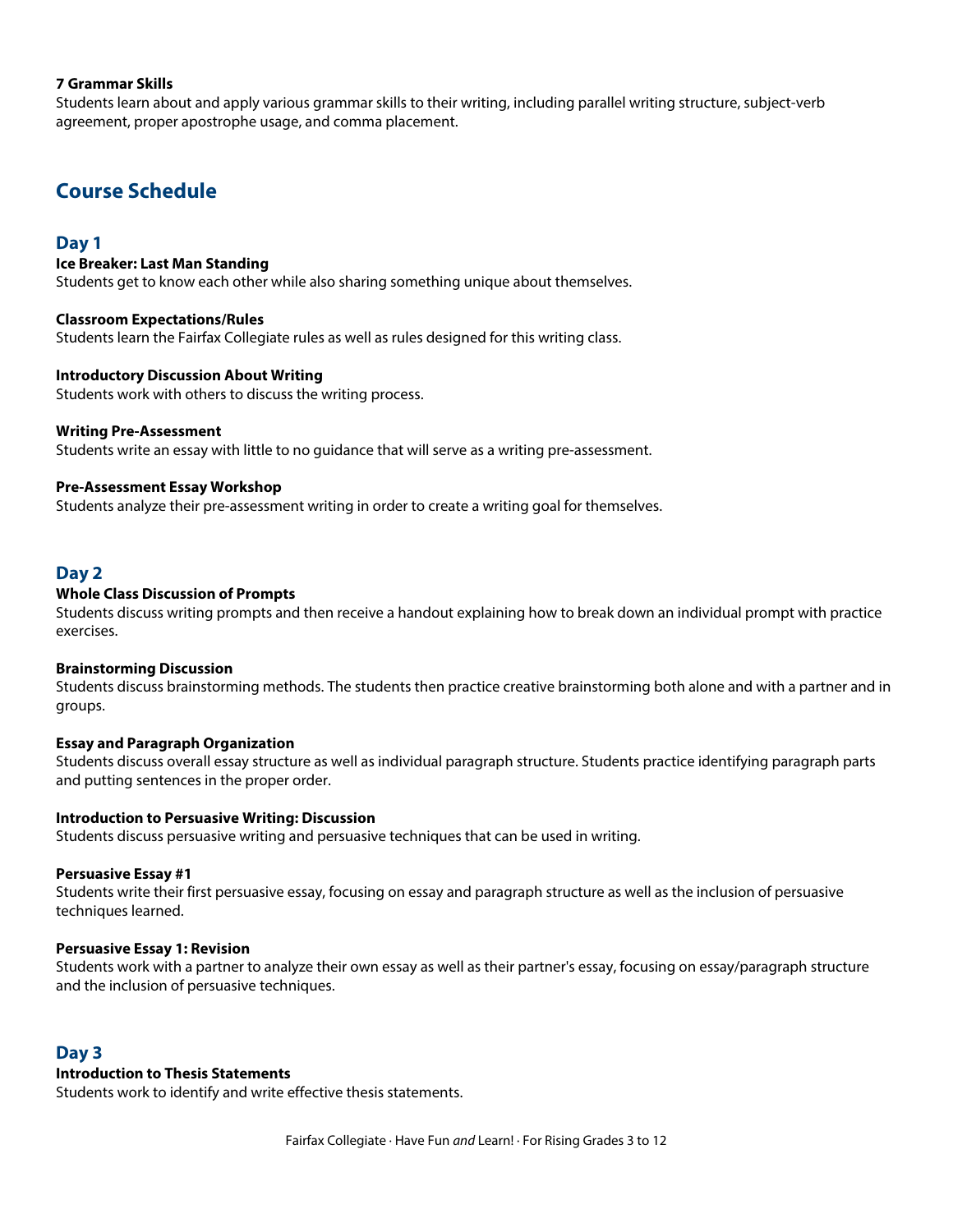## **Writing Effective Leads**

Students learn techniques for writing effective leads for their introduction paragraphs.

#### **Persuasive Essay #2**

Students write their second persuasive essay, focusing on both thesis statements as well as the inclusion of persuasive techniques.

#### **Persuasive Essay #2 Revision**

Students reflect on their second persuasive essay, focusing on thesis statements, essay structure, and persuasive techniques. They also reflect on their writing goals.

## **Day 4**

#### **Formal vs. Informal Writing**

Students identify the difference between informal and formal writing styles and practice using both in their writing.

#### **Introduction: Connotation vs. Denotation**

Students work to understand the difference between the denotation and connotation of a word.

#### **Persuasive Essay #3**

Students write the third of their persuasive essays, keeping in mind essay/paragraph structure, thesis statements, and style/word choice.

#### **Persuasive Essay #3: Revision**

Students work to analyze the third of their persuasive essays, focusing on the splinter skills learned today.

## **Day 5**

#### **Introduction to Sentence Branching**

Students practice writing branching sentences.

#### **Sentence Types**

Students learn the difference between simple, compound, and complex sentences and practice writing and identifying each.

#### **Sentence Fluency Story**

Students create a collaborative story using simple, compound, and complex sentences.

#### **Introduction to Expository Writing**

Students learn the various ways in which expository texts can be organized and practice writing using these structures.

#### **Expository Writing: How-To Essay**

Students write a process expository essay and review their writing for possible missed steps.

## **Day 6**

**Warm Up: Expository Writing**

Students practice expository cause and effect writing.

## **Expository Reading: Finding and Using Textual Evidence**

Students read expository texts. They analyze the information and pull relevant supporting details to include in an expository essay.

## **Integrating Quotations**

Students discuss the proper way to integrate quotations into their own writing.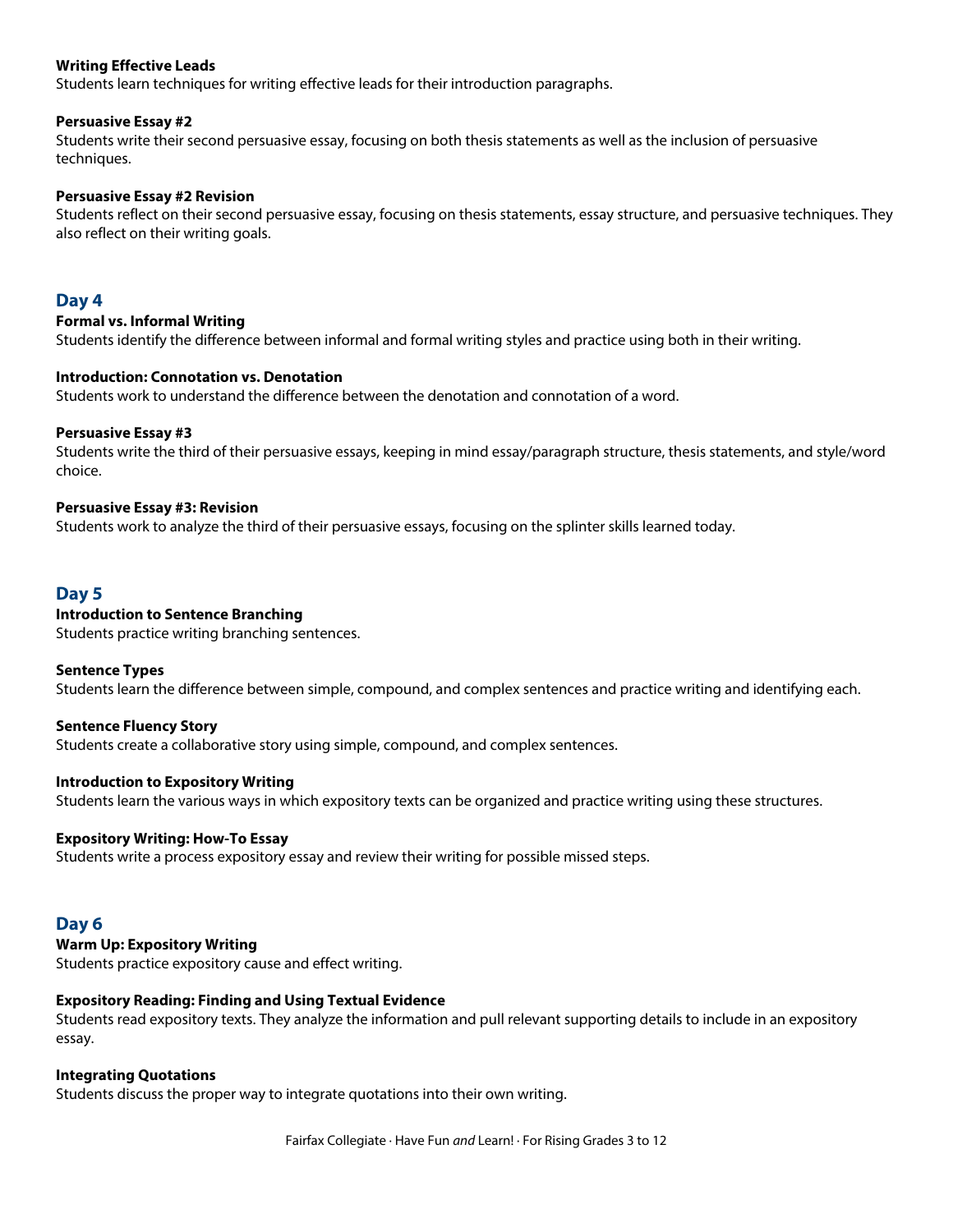## **Expository Essay #2**

Students write the second of their expository essays in a concept/definition structure that effectively embeds quotations from outside sources.

## **Expository Essay #2: Reflection**

Students reflect on the second of their expository essays, focusing primarily on sentence fluency and embedding textual evidence.

## **Day 7**

## **Working with Idioms**

Students define idioms, learn some of the more common English idioms, and work to depict these with art.

#### **Working with Metaphors**

Students play a game to reinforce the creation of metaphors.

## **Expository Essay #3**

Students write the third of their expository essays, focusing on all skills learned throughout their lessons so far.

## **Expository Essay #3: Reflection**

Students reflect on the last of their expository essays, taking time to reflect on skills and their writing goals.

## **Day 8**

#### **Introduction to Imagery**

Students discuss the definition of imagery and begin applying their knowledge to writing using sensory details.

## **Imagery With Pictures**

Students use photographs to explore writing with imagery.

#### **Writing With Imagery**

Students practice using sensory details by writing about nature.

## **Introduction: Narrative Writing**

Students discuss the major characteristics of narrative writing in preparation for writing their own personal narratives.

#### **Narrative Essay #1**

Students write the first of their narrative essays, focusing on the inclusion of sensory details.

## **Narrative Essay #1: Revision**

Students revise their narrative essays, focusing specifically on imagery. Students share their narratives with their classmates.

## **Day 9**

**Show, Don't Tell**

Students work to "show" and not "tell" in their narrative writing.

## **Parallel Writing**

Students learn to identify parallel and non-parallel writing in writing. They practice writing parallel sentences.

## **Narrative Essay #2**

Students write the second of their narrative essays, focusing on imagery and organization.